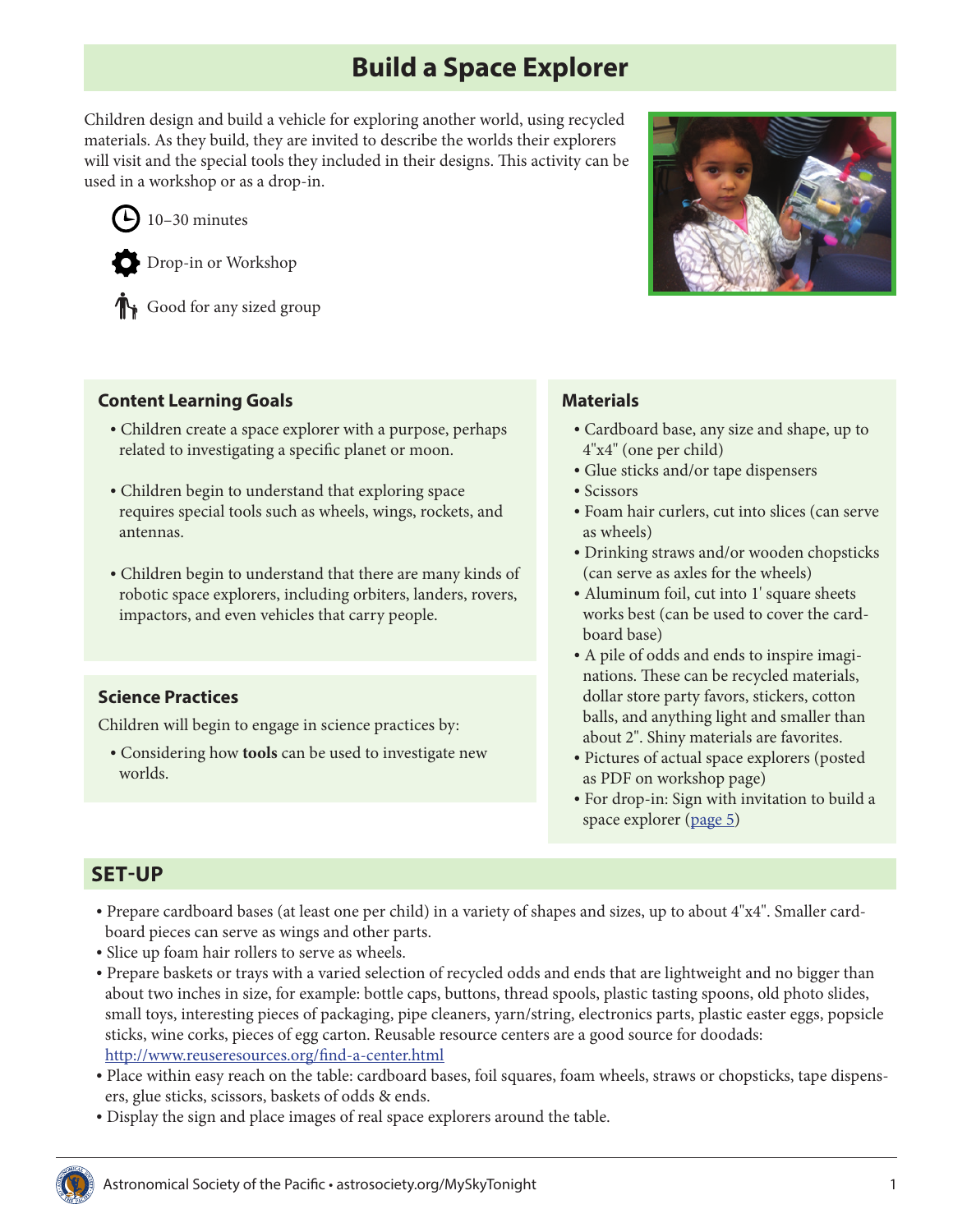# **ACTIVITY DESCRIPTION**

Invite children to build a space explorer, and ask prompting questions as appropriate, but also leave them time to design and build uninterrupted. The following questions are consistent with Developmentally Appropriate Practice and can be helpful in initiating and supporting children's engagement in the activity:

- We are building space explorers. You can build an explorer too! What materials would you like to use first?
- There are many types of space explorers. These pictures show some of the machines that humans have made to help them learn more about space. Some explorers are designed to search for water, others are designed to examine the clouds on a planet. Tell me about the purpose of your explorer.
- Where will your explorer travel? What will your explorer search for when it gets there?
- Is your explorer designed to use special tools for collecting information? What does this tool do? How will that tool help you learn new things about distant worlds?

Wrap up the activity by asking each child to tell you about his/her space explorer. This is where a lot of the creativity really shows up. Also encourage children to look for the Moon in the sky that week. We've sent robots and even people to the Moon!

### **DEVELOPMENTALLY APPROPRIATE STRATEGIES**

This open-ended activity is designed to engage children with the idea that humans create tools to help them learn about distant places, places that they themselves cannot easily visit. The strategy for encouraging this learning is a maker-type activity that children of this age typically greatly enjoy. In fact, the fun of designing, selecting materials, gluing, and building makes it easy for children to overlook the content-related elements of the activity. Facilitators can help children make conceptual connections by using some developmentally appropriate strategies in combination, as described below.

**Silence + Model + Narrate Your Behavior:** Children will need ample time to plan their designs and engage in the making process. As they do so, it is important to avoid being overly intrusive. This does not mean that you should appear disengaged. Rather, explore the materials yourself in a way that does not result in creating an explorer (or children may simply try to copy what you've done). Instead, you could model the design process you hope children will adopt. For example, say to yourself: *"Hmm, I'm thinking about making a space explorer that can drive on a rocky surface. I can't decide whether to use the rollers as wheels, or the balls. I think I'll try the rollers first, but if those don't work, I'll try the balls."*

**Behavior Reflection + Question:** e.g., *"You're adding a clothespin to your explorer. How do you think the clothespin will help you learn about the planet?"*

**Process Praise + Add Challenge:** e.g., *"You worked really hard to find materials that would help your explorer fly through space. Let's think about how the explorer will move about once it lands on Mars. What could you put on the explorer to help it drive over land?"*

### **BACKGROUND INFORMATION**

The following background information about learning science and astronomy is intended for the educator who will facilitate the "Build a Space Explorer" activity. The activity is a developmentally appropriate first step toward the children eventually understanding the concepts explained below, perhaps years later. We do not intend the educator to cover most of these concepts with the children during the activity. This information is provided to give the educator a good basic understanding of the scientific concepts that the activity is moving toward, and preparation to answer questions from very curious children or adults.

### **LEARNING SCIENCES**

#### **Learning through Making and Tinkering**

This activity presents an open-ended opportunity for children to use creativity and imagination while focusing on ideas about space and space travel. Recent attention has been focused on the "maker movement", and "tinkering



## **Story Time**

If you have time to read a book at the start of the program, we recommend *The Three Little Aliens & the Big Bad Robot* by Margaret McNamara and Mark Fearing.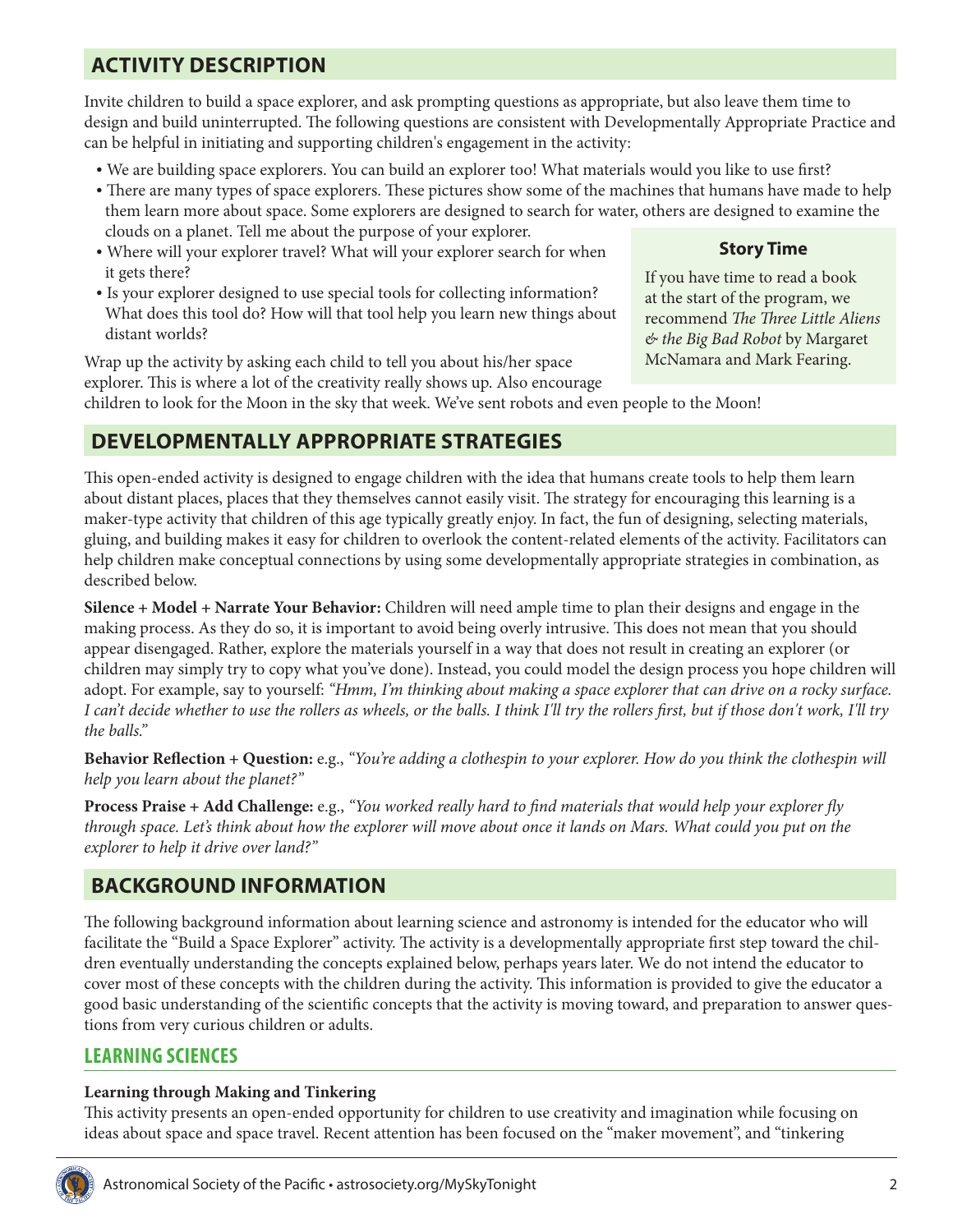spaces" have emerged in many contexts, including museums.<sup>1,2</sup> Much of this work has focused on teens and adults making and tinkering in open-ended settings. In a jointly negotiated research project in the Tinkering Studio at the Exploratorium in San Francisco, researchers and practitioners found that one such open-ended tinkering space seemed to result in evidence of deep engagement, initiative, social scaffolding, and developing understanding in participants from a variety of ages and backgrounds.<sup>1</sup> While less research has focused on making and tinkering in young children, Brahms investigated young children's engagement in a family maker space in a children's museum, and found evidence of children using social and physical resources toward learning.<sup>3,4</sup>

#### **Creativity and Family Conversations**

Conversations that parents have with children while engaging in open-ended science tasks can have impact on children's thinking.<sup>5,6</sup> Research on creativity has long shown that when instruction is too structured it can reduce the creativity of students' work.7 And yet, consistent with the idea that creativity involves producing something that is "both novel and appropriate to some goal",6 parents' and others' subtle guidance may sometimes support children's creative thinking. Nolan-Reyes, Callanan, & Haigh investigated parent-child conversations about improbable (e.g., having a lion for a pet) versus impossible (e.g., walking through a wall) events.8 They found that children whose parents discussed speculative ideas about how improbable events might happen (e.g., maybe someone could have a lion for a pet if they raised it from when it was a baby) were more likely to engage in "possibility thinking" about unusual events on their own.

## **ASTRONOMICAL SCIENCE**

The space explorers that the children are creating in this activity are space probes. A space probe is an unmanned robotic spacecraft launched from Earth into space with a set of tools to gather information about space or other planets and moons. Some probes gather information far out in space, while others orbit or land on a planet or a moon. These probes require a power source and a means for transmitting the data from space back to Earth by radio. There are different types of space probes because they collect different science information about very different environments and they need to be able to withstand the various extreme environments to collect data. Humans have been sending space probes into space since the 1950s.

The exploration of a new extraterrestrial environment often comes in three of four steps. We need to get the best look at what we're getting ourselves into so that we are properly equipped. We might take a first look through a telescope, but to truly explore a new world, we need to go there.

The first step in our history of exploring other planets has often been something we call a flyby. The Mariner 4, 6 and 7 (Mars), Pioneer 10 and 11 (Jupiter and Saturn), and Voyager 1 and 2 (Jupiter, Saturn, Uranus and Neptune) spacecraft flew by planets, taking images and making measurements as they approached the planet, as they flew past, and then looking back at the planet after they had passed.

Based on those exciting first looks, we might choose to send an orbiter, to spend some time gathering data over time. Noticing how things change over time and taking advantage of close approaches to other bodies, like moons, in the planet's system. The Cassini spacecraft is currently orbiting Saturn and sending back stunning images of the planet and its moons and rings. It also sent a probe, Huygens, to land on the surface of Saturn's largest Moon, Titan.

<sup>1</sup> Bevan, B., Gutwill, J., Petrich, M., & Wilkinson, K. (2014). Learning through STEM-rich tinkering: Findings from a jointly negotiated research project taken up in practice. *Science Education, 99*, 98–120.

<sup>2</sup> Voussoughi, S., & Bevan, B. (2014). Making and tinkering: A review of the literature. Paper commissioned by the NRC Committee on Successful Out-of-school STEM Learning.

<sup>&</sup>lt;sup>3</sup> Brahms, L. (2015). Making as a learning process: Identifying and supporting family learning in informal settings. Unpublished Ph.D. Dissertation, University of Pittsburgh.

<sup>4</sup> Brahms, L. & Crowley, K. (2015, in press). Learning to Make in the Museum: The Role of Maker Educators. In Y. Kafai & K. Pepler (Eds). *Makeology*.

<sup>5</sup> Amabile, T. M. (1989). *Growing Up Creative*. New York: Crown.

<sup>6</sup> Amabile, T. M. (1996). *Creativity in Context*. Boulder, CO: Westview Press.

<sup>7</sup> Amabile, T. M., & Gitomer, J. (1984) Children's artistic creativity: Effects of choice in task materials. *Personality & Social Psychology Bulletin, 10*, 209–215.

<sup>8</sup> Nolan-Reyes, C., Callanan, M., & Haigh, K. (2015, in press). Practicing possibilities: Parents' explanations of unusual events and children's possibility thinking. *Journal of Cognition and Development*.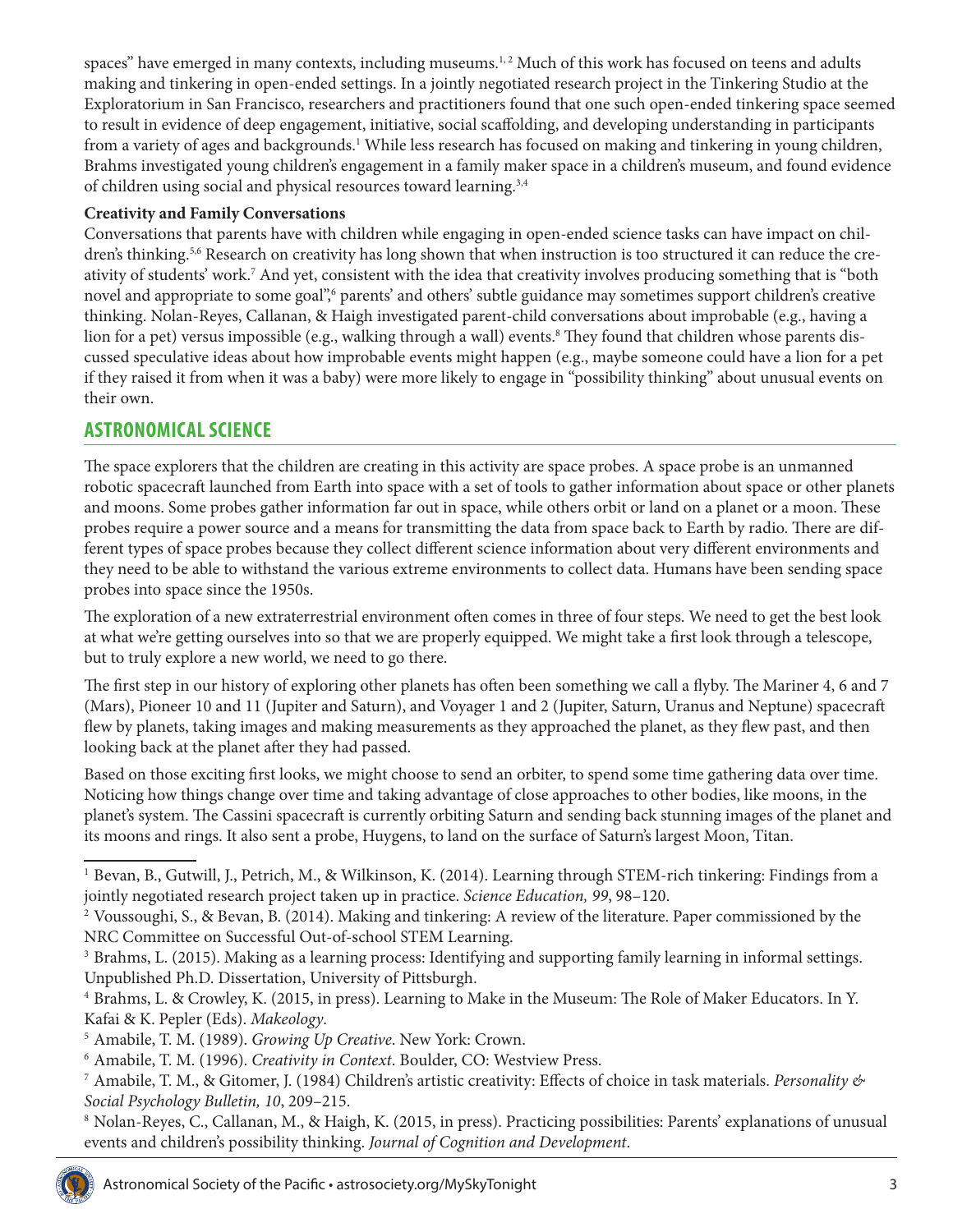If the planet has a solid surface, the next step may be to send a rover. Then we must think about what kind of tools to equip it with. As humans, we explore our environment using our five senses: sight, hearing, touch, smell, and taste. Think about how you experience a new place with all of these senses. Going into space we use robot spacecraft with instruments that mimic those senses. To see what we can't because we're not there, we equip spacecraft with cameras. If we put two cameras side-by-side, we get a stereo view, like we do from our eyes. Sometimes the cameras are sensitive to light that we can't see, like infrared, ultraviolet, or x-ray. We don't sniff or taste other planets, per se, but we do equip our rovers and spacecraft with chemistry experiments that help us figure out what other worlds are made of, just as we sniff and taste a new recipe, trying to figure out the ingredients. We also put microphones on our spacecraft to hear the wind and other sounds on a planet. We have sent several rovers to explore the surface of Mars. Below is a diagram showing the many data-collection instruments on the Curiosity rover.





\*My Sky Tonight is based upon work supported by the Division of Research On Learning (DRL) of the National Science Foundation under Grant no. AISL #1217441. Any opinions, findings, and conclusions or recommendations expressed in this material are those of the authors and do not necessarily reflect the views of the National Science Foundation.